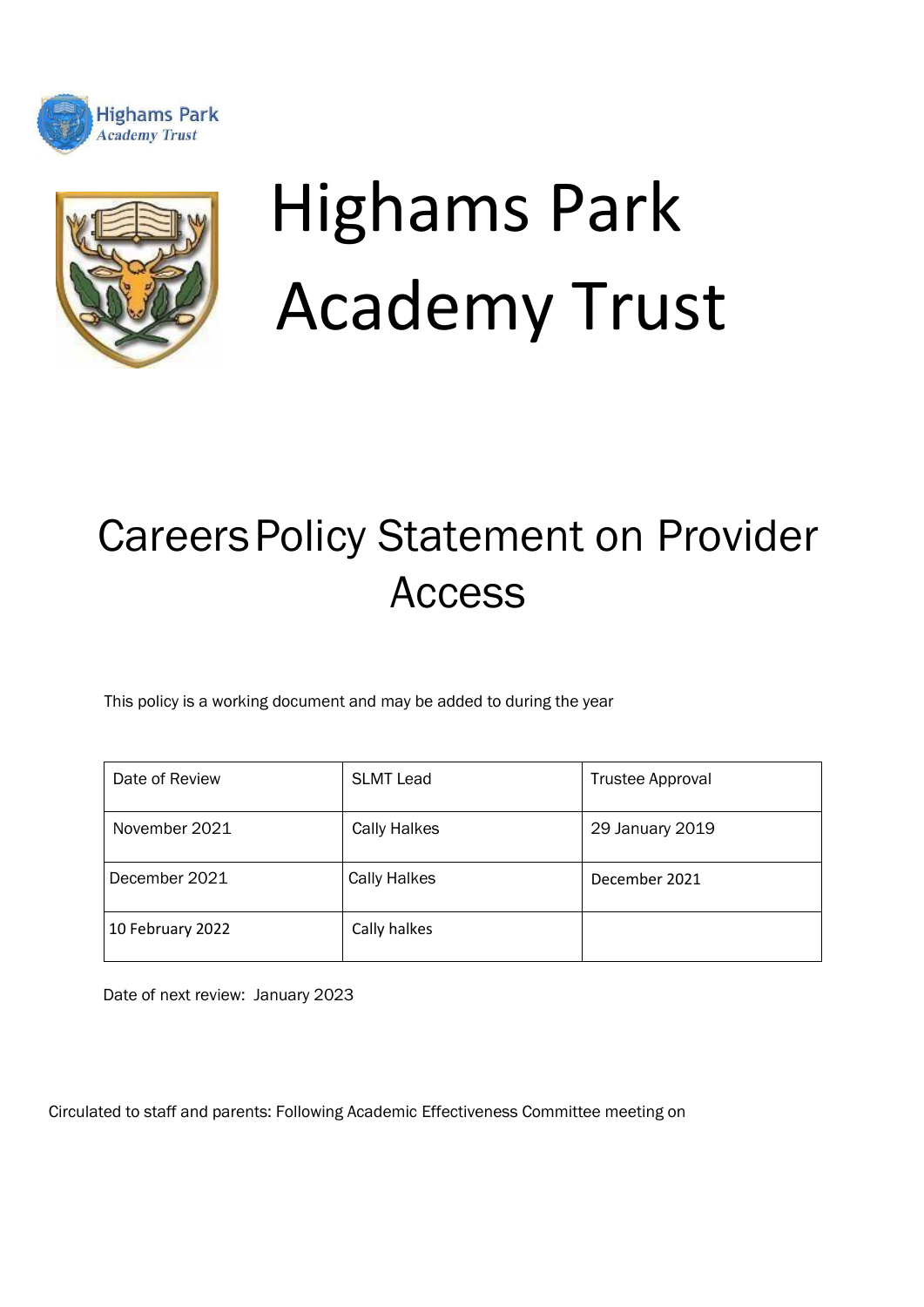

#### Baker Clause Policy Statement

Highams Park School uses the Gatsby Benchmarks as a guide to plan our careers programme. As part of our commitment to informing our students of the full range of learning and training pathways on offer to them, we are happy to liaise with training, apprenticeship and vocational education providers to speak to students. This complies with the School's legal obligations under Section 42B of the Education Act 1997.

Highams Park School also proactively seeks to build relationships with education partners as we plan our careers activity throughout the school year to ensure that providers have multiple opportunities to speak to students and their parents across years 7- 13, to offer information on vocational, technical and apprenticeship qualifications and pathways.

Highams Park School ensures that staff involved in guidance and pastoral support are up to date with their knowledge of post 16 and post 18 pathways.

# **Contents**

#### <span id="page-1-0"></span>**Introduction**

This policy statement sets out the school's arrangements for managing the access of providers to pupils at the school for the purpose of giving them information about the provider's education or training offer. This complies with the school's legal obligations under Section 42B of the Education Act 1997.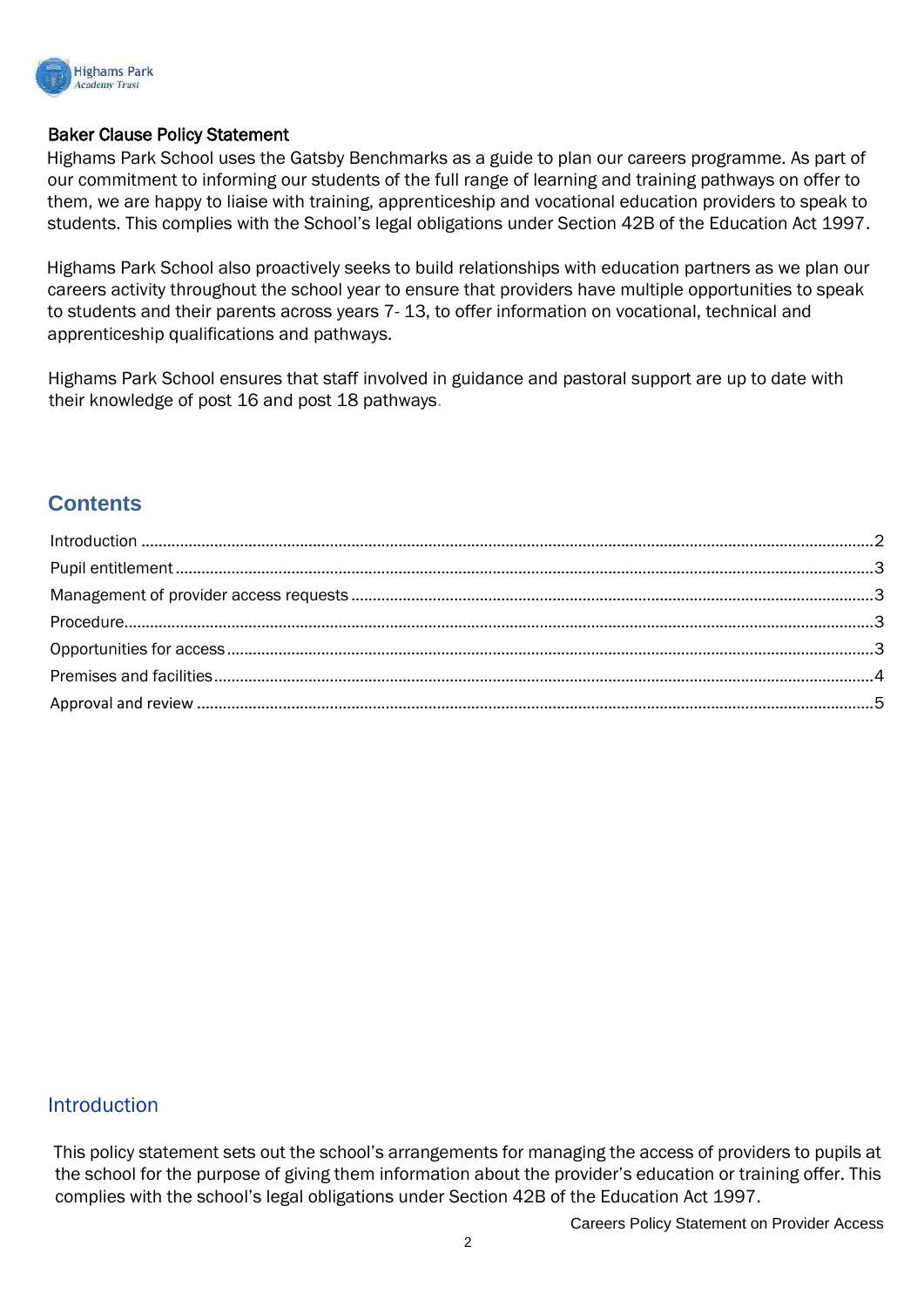

# <span id="page-2-0"></span>Pupil entitlement

All pupils in years 8-13 are entitled:

- To find out about technical education qualifications and apprenticeships opportunities, as part of a careers programme which provides information on the full range of education and training options available at each transition point;
- To hear from a range of local providers about the opportunities they offer, including technical education and apprenticeships – through options events, assemblies and group discussions and taster events;
- To understand how to make applications for the full range of academic and technical course.
- To ensure all students are encouraged to make informed and independent choices that will help shape and foster their next steps.

## <span id="page-2-1"></span>Management of provider access requests

<span id="page-2-2"></span>Procedure

A provider wishing to request access should contact the Coordinator for Careers: Telephone: 020 8527 4051 or via Email: careers@highamsparkschool.co.uk.

#### <span id="page-2-3"></span>Opportunities for Access

A number of events, integrated into the school's careers programme and curriculum, will offer providers an opportunity to come into school to speak to students and/or their parents/carers:

| Term   | 3pring | Summer |
|--------|--------|--------|
| Autumn | Term   | Term   |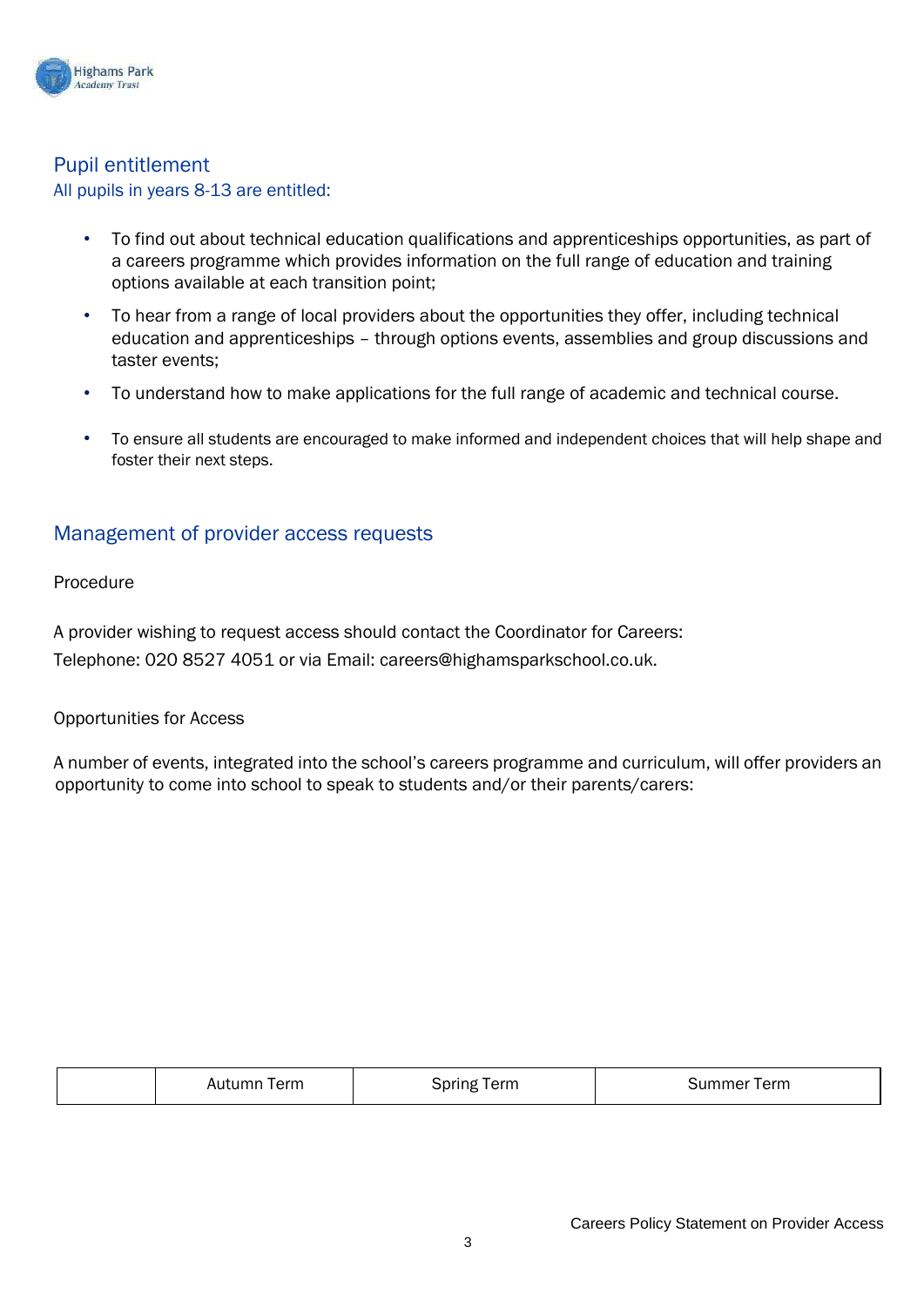

| Year <sub>8</sub> | <b>Citizenship Lessons</b>                                                                                                                    | Life skills - assembly and tutor<br>group opportunities Citizenship<br>Lessons<br><b>Careers Fair</b>                                                                   | Life skills - assembly and tutor group<br>opportunities<br>Activities Week (18th - 22nd July)<br><b>Citizenship Lessons</b><br>More Able Week                                                                                                      |
|-------------------|-----------------------------------------------------------------------------------------------------------------------------------------------|-------------------------------------------------------------------------------------------------------------------------------------------------------------------------|----------------------------------------------------------------------------------------------------------------------------------------------------------------------------------------------------------------------------------------------------|
| Year 9            | Citizenship Lessons<br>Speed Networking?                                                                                                      | Citizenship Lessons<br><b>KS4 Options Evening</b><br><b>Careers Fair</b>                                                                                                | <b>Citizenship Lessons</b><br>Activities Week (18th - 22nd July)<br>More Able Week                                                                                                                                                                 |
| Year 10           | Life skills - work<br>experience assembly &<br>preparation sessions<br><b>Critical Minds</b>                                                  | Mock Interviews/Careers Fair<br>(27th January 2022)<br><b>Critical Minds</b>                                                                                            | Life skills - assembly and tutor group<br>opportunities<br><b>Work Experience Placements -</b><br>Springpod / Speaker for Schools<br>Activities Week (18th - 22nd July)<br>1:1 Careers Interviews<br>More Able Week<br>Group ASDAN careers support |
| Year 11           | Life skills - assembly on<br>opportunities at 16<br><b>Higher Education Fair</b>                                                              | <b>Careers Fair</b><br>Post-16 evening<br><b>Parents Evening Critical</b><br><b>Minds</b>                                                                               | <b>NCS - National Citizenships Service</b><br>optional for students for the summer<br>after exams.                                                                                                                                                 |
|                   | 1:1 Careers Interviews<br><b>Critical Minds</b><br>Skills London<br>Group ASDAN careers<br>support                                            | <b>Careers Fair</b><br>Groups ASDAN careers support<br>1:1 Careers Interviews                                                                                           |                                                                                                                                                                                                                                                    |
| Year 12           | Post-18 assembly -<br>apprenticeships<br><b>FE Talks</b><br>Tutor groups linked to<br>aspirations<br>Careers event $-(2^{nd}$<br>December 21) | Small group sessions:<br><b>Bridging group</b><br>Future education, training and<br>employment options with other<br>providers.<br><b>Higher Education/Careers Fair</b> | Small group sessions:<br>Future education, training and<br>employment options<br><b>UCAS Days</b><br>More Able Week                                                                                                                                |
| Year 13           | Workshops - HE and<br>higher apprenticeship<br>applications                                                                                   | <b>UCAS Applications</b><br><b>Careers Fair</b>                                                                                                                         |                                                                                                                                                                                                                                                    |

Please speak to Cally Halkes or the Co-ordinator for Careers to identify the most suitable opportunity for you.

#### <span id="page-3-0"></span>Premises and facilities